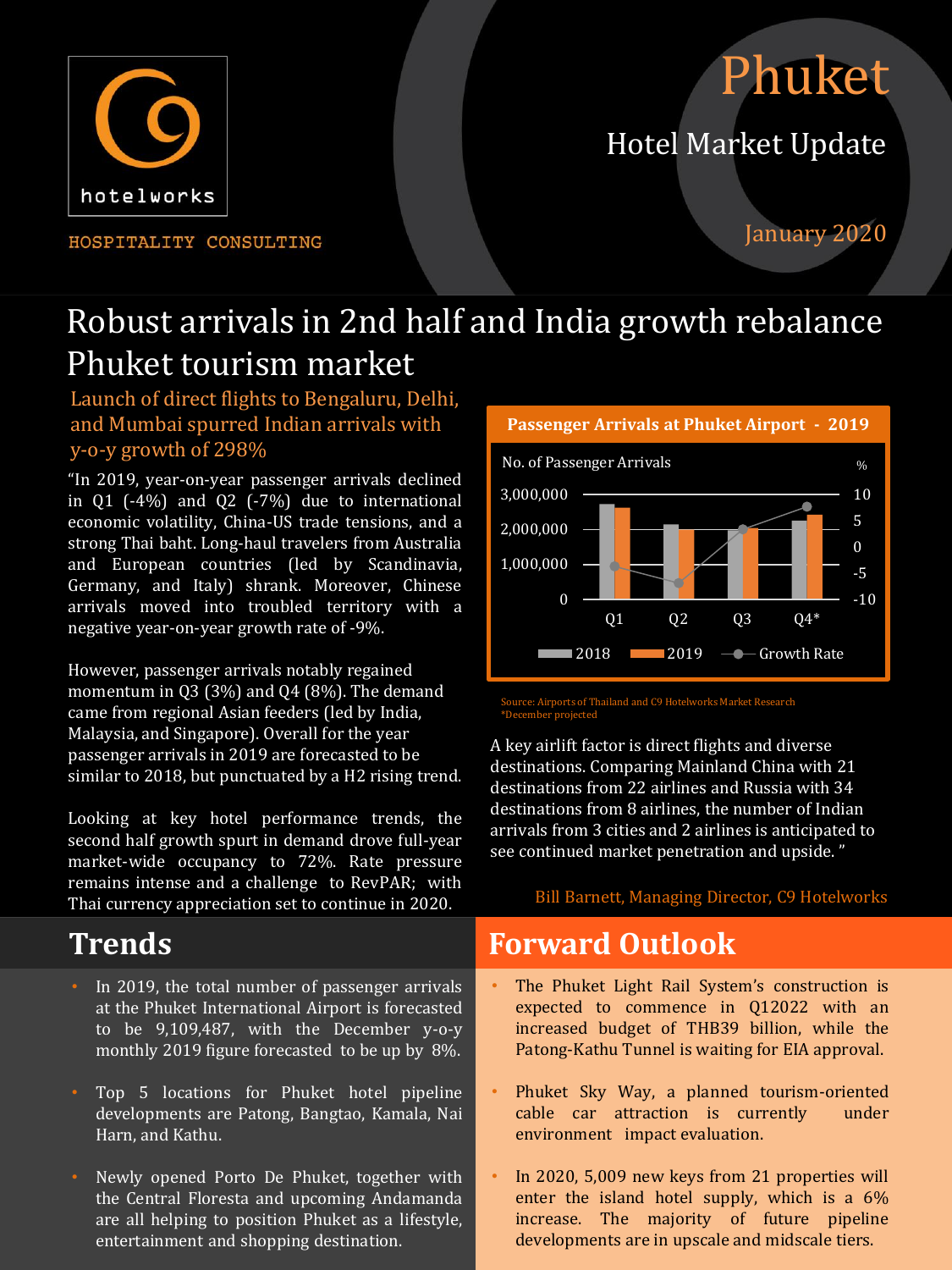# **TOURISM**

### **Phuket Airport Passenger Arrivals Flight Arrivals - 2019**

| 2018              |                 | 2019    |
|-------------------|-----------------|---------|
| 896.405           | Ian             | 902,357 |
| $\sqrt{924}$ ,723 | Feb             | 872.559 |
| 907.797           | Mar             | 853.021 |
| 819,183           | Apr             | 775.654 |
| 645,440           | May             | 592.714 |
| 683.098           | Jun             | 631.481 |
| 727,208           | Jul             | 720,892 |
| 712.079           | Aug             | 732.623 |
| 541.963           | Sep             | 594,633 |
| 660.975           | 0 <sub>ct</sub> | 717.629 |
| 725.139           | Nov             | 772.365 |
| 873.666           | $Dec^*$         | 943,559 |

Source: Airports of Thailand and C9 Hotelworks Market Research \*December projected

# **Top 5 International Source Markets Top Emerging Markets**



Source: Airports of Thailand and C9 Hotelworks Market Research \*Data through November 2019

 $\bigcirc$ 

India  $+298\%$ 



Source: Office of Commercial Affairs Phuket and C9 Hotelworks Market Research \*Data through November 2019







Source: Ministry of Tourism and Sports and C9 Hotelworks Market Research \*Data through November 2019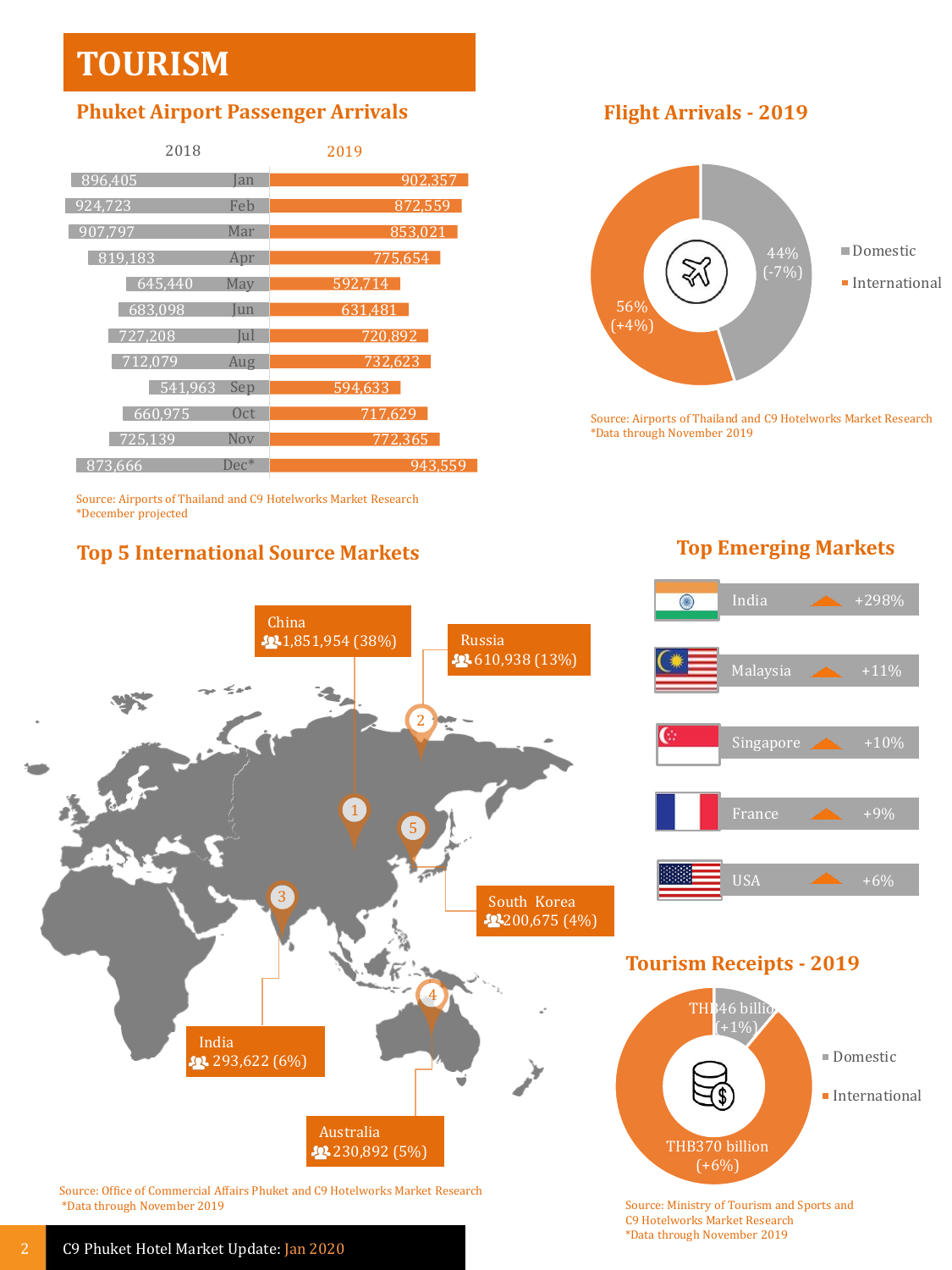# **HOTEL OVERVIEW**

### **Average Daily Rate COCUPANE COCUPANE REVPAR**





72%





Source: STR and C9 Hotelworks Market Research; \*Data through November 2019

*Strong competition resulted in downward pressure on rates*

*Market-wide occupancy was down by 3% year-on-year*

*RevPAR fell by -10%, driven mainly by room rate decline*



## **Hotel Supply Average Length of Stay**



Source: Ministry of Tourism and Sports and C9 Hotelworks Market Research

### **Hotel Development Insight**



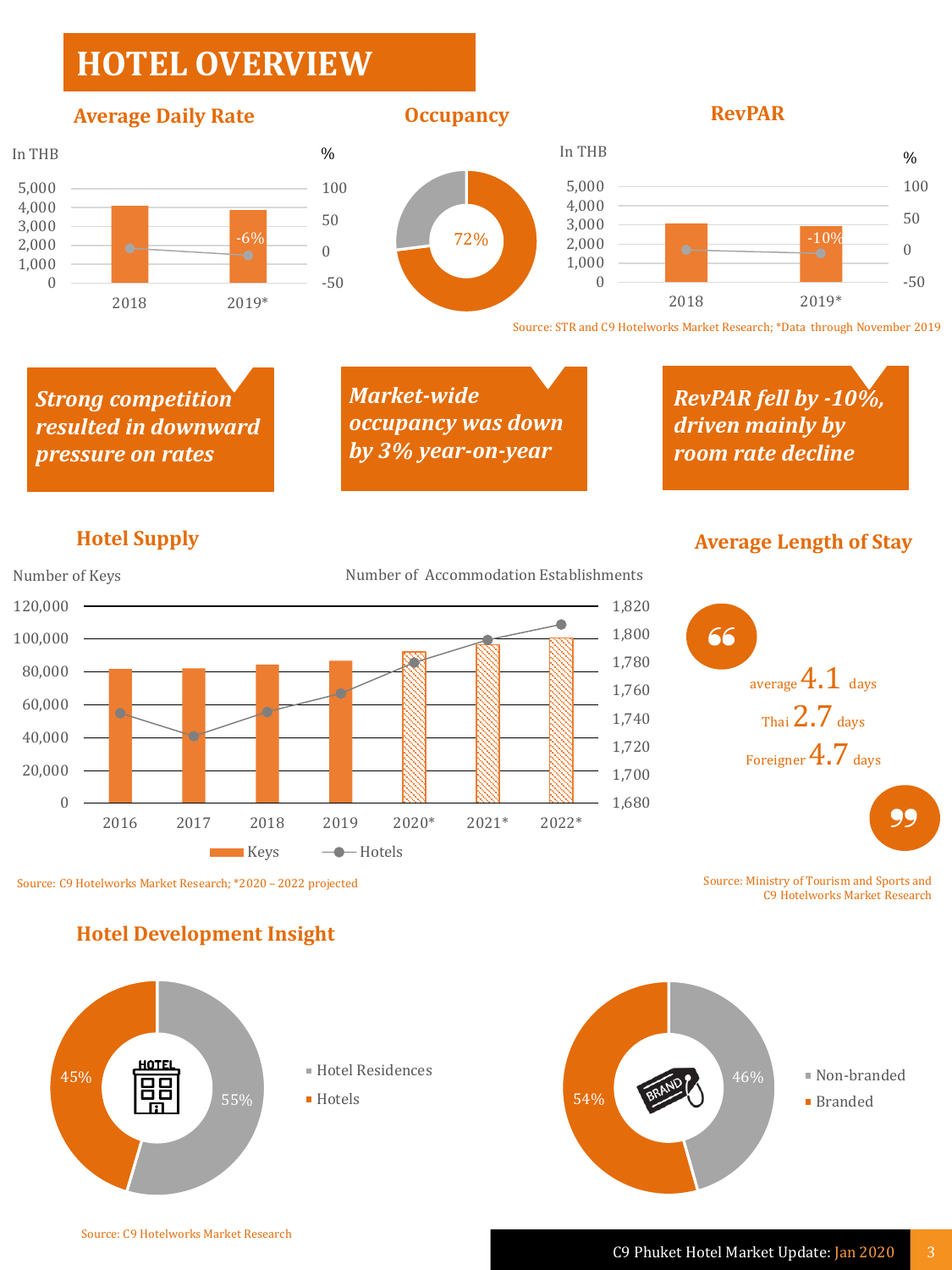### **Phuket Pipeline**

| Island Escape by Burasari Phase 2<br>Koh Mapraow<br>220<br>Q1 2020<br>177<br>Hilton Garden Inn Phuket Bang Tao<br>01 2020<br>Bangtao<br><b>GLOW Karon Beach Phuket</b><br>Karon<br>164<br>Q1 2020<br>Bhamookah<br>Kata<br>500<br>Q1 2020<br>Anantara Vacation Club Mai Khao*<br>Mai Khao<br>106<br>Q1 2020<br>Splash Beach Resort Villas<br>Mai Khao<br>42<br>Q1 2020<br>Four Points by Sheraton Patong Beach<br>600<br>Q1 2020<br>Patong<br>JW Marriott Phuket Resort & Spa Chalong Bay<br>Chalong Bay<br>189<br>Q4 2020<br>The Beach Plaza Phase 1<br>Kata<br>730<br>Q4 2020<br>116<br>Q4 2020<br>Angsana Ocean view<br>Bangtao<br>Oceanfront Kalim<br>Kalim<br>200<br>2020<br>Anayara Luxx Panwa Resort<br>44<br>2020<br>Cape Panwa<br>91<br>Noku Roxy Phuket<br>Chalong Bay<br>2020<br>300<br>Hilton Phuket Patong Resort<br>Patong<br>2020<br>Courtyard by Marriott Phuket<br><b>Chalong Bay</b><br>277<br>Q1 2021<br>Holiday Inn Vana Nava Phuket<br>Kathu<br>255<br>Q1 2021<br>Hilton Phuket Maikhao Resort and Spa<br>Mai Khao<br>257<br>Q3 2021<br>Meliá Phuket Mai Khao<br>Mai Khao<br>Q3 2021<br>101<br>Meliá Phuket Karon<br>Karon<br>224<br>Q4 2021<br>Thalang<br>138<br>Q4 2021<br>Thayapura Hotel Phase 2*<br>Centra Central Phuket<br>Kathu<br>170<br>Q2 2022<br><b>COSI Central Phuket</b><br>Kathu<br>180<br>Q2 2022<br>Novotel Phuket Naiharn<br>Nai Harn<br>650<br>Q2 2022<br>Porto De Phuket Hotel by Centara<br>135<br>Q4 2022<br>Bangtao<br>2022<br>Mandarin Oriental, Phuket<br>Laem Singh Bay<br>105<br>Radisson Hotel Mai Khao<br>Mai Khao<br>222<br>Q1 2023<br>300<br>Holiday Inn Express Phuket Kata<br>Kata<br>2023<br>Centra by Centara Maikhao Resort Phuket<br>Mai Khao<br>280<br>2024<br>The 137 Pillars Estate Phuket<br>Kata<br>66<br><b>TBA</b><br>105<br>Space Hotel<br>Kathu<br>TBA<br>6,944<br><b>Total Hotel Keys</b><br><b>Hotel Residences with Mandatory Rental Program</b><br><b>Location</b><br><b>Keys</b><br><b>Opening Date</b><br>Wyndham Nai Harn Resort Phuket<br>Nai Harn<br>353<br>2020<br>Wyndham Chalong Phuket<br><b>Chalong Bay</b><br>150<br>Q2 2020<br>Angsana Oceanview Residences<br>33<br>Q4 2020<br>Bangtao<br>Dhawa Phuket Residences<br>175<br>Bangtao<br>Q4 2020<br>Best Western Premier Himalai Resort<br>Kamala<br>427<br>Q4 2020<br>Patong Bay Cottages Phase 1<br>Patong<br>300<br>Q4 2020<br>Ramada Plaza Grand Himalai Resort<br>426<br>Q1 2021<br>Kamala<br>Platinum Bay Phuket<br>Kamala<br>432<br>Q2 2021<br>Patong Bay Hills 2<br>199<br>Patong<br>Q3 2021<br>Phuket Water World Resort - Hotel<br>300<br>Q1 2022<br>Bangtao<br>Q2 2022<br>Oceana Surin - Hotel Zone<br>Surin<br>333<br>Patong Bay Seaview Residence<br>454<br>Q4 2022<br>Patong<br>Dusit Laguna Resort Villas Phuket<br>10<br>TBA<br>Bangtao<br>Patong Bay Cottages Phase 2 & 3<br>Patong<br>400<br>TBA<br><b>Total Hotel Residences with Mandatory Rental Program</b><br>3,992<br><b>Hotel Residences with Optional Rental Program</b><br><b>Location</b><br><b>Keys</b><br><b>Opening Date</b><br>92<br>2020<br>Utopia Mai Khao<br>Mai Khao<br>260<br>Q1 2021<br>The Marin Phuket<br>Kamala<br>Utopia Central<br>Kathu<br>405<br>Q2 2021<br>Laya Condominium and Resort<br>926<br>Layan<br>Q3 2021<br>MontAzure Lakeside by Mgallery<br>Kamala<br>236<br>Q4 2021<br>Utopia Karon<br>Karon<br>237<br>Q4 2021<br><b>Beachfront Bliss Naiyang</b><br>96<br>Q4 2021<br>Nai Yang<br>Ocean Sands<br>Bangtao<br>213<br>Q4 2021<br><b>VIP Galaxy</b><br>Rawai<br>92<br>2021<br>Phuket Water World Resort - Condo Park<br>Bangtao<br>605<br>Q1 2022<br>Oceana Surin - Residential Zone<br>Surin<br>555<br>Q2 2022<br>Angsana Beachfront Residences<br>54<br>TBA<br>Bangtao<br><b>Utopia Dream</b><br>TBA<br>Nai Harn<br>570<br><b>Total Hotel Residences with Optional Rental Program</b><br>4,341 | <b>Hotels</b> | <b>Location</b> | <b>Keys</b> | <b>Opening Date</b> |
|------------------------------------------------------------------------------------------------------------------------------------------------------------------------------------------------------------------------------------------------------------------------------------------------------------------------------------------------------------------------------------------------------------------------------------------------------------------------------------------------------------------------------------------------------------------------------------------------------------------------------------------------------------------------------------------------------------------------------------------------------------------------------------------------------------------------------------------------------------------------------------------------------------------------------------------------------------------------------------------------------------------------------------------------------------------------------------------------------------------------------------------------------------------------------------------------------------------------------------------------------------------------------------------------------------------------------------------------------------------------------------------------------------------------------------------------------------------------------------------------------------------------------------------------------------------------------------------------------------------------------------------------------------------------------------------------------------------------------------------------------------------------------------------------------------------------------------------------------------------------------------------------------------------------------------------------------------------------------------------------------------------------------------------------------------------------------------------------------------------------------------------------------------------------------------------------------------------------------------------------------------------------------------------------------------------------------------------------------------------------------------------------------------------------------------------------------------------------------------------------------------------------------------------------------------------------------------------------------------------------------------------------------------------------------------------------------------------------------------------------------------------------------------------------------------------------------------------------------------------------------------------------------------------------------------------------------------------------------------------------------------------------------------------------------------------------------------------------------------------------------------------------------------------------------------------------------------------------------------------------------------------------------------------------------------------------------------------------------------------------------------------------------------------------------------------------------------------------------------------------------------------------------------------------------------------------------------------------------------------------------------------------------------------------------------------------------------------------------------------------------------------------------------------------------------------------------------------|---------------|-----------------|-------------|---------------------|
|                                                                                                                                                                                                                                                                                                                                                                                                                                                                                                                                                                                                                                                                                                                                                                                                                                                                                                                                                                                                                                                                                                                                                                                                                                                                                                                                                                                                                                                                                                                                                                                                                                                                                                                                                                                                                                                                                                                                                                                                                                                                                                                                                                                                                                                                                                                                                                                                                                                                                                                                                                                                                                                                                                                                                                                                                                                                                                                                                                                                                                                                                                                                                                                                                                                                                                                                                                                                                                                                                                                                                                                                                                                                                                                                                                                                                                          |               |                 |             |                     |
|                                                                                                                                                                                                                                                                                                                                                                                                                                                                                                                                                                                                                                                                                                                                                                                                                                                                                                                                                                                                                                                                                                                                                                                                                                                                                                                                                                                                                                                                                                                                                                                                                                                                                                                                                                                                                                                                                                                                                                                                                                                                                                                                                                                                                                                                                                                                                                                                                                                                                                                                                                                                                                                                                                                                                                                                                                                                                                                                                                                                                                                                                                                                                                                                                                                                                                                                                                                                                                                                                                                                                                                                                                                                                                                                                                                                                                          |               |                 |             |                     |
|                                                                                                                                                                                                                                                                                                                                                                                                                                                                                                                                                                                                                                                                                                                                                                                                                                                                                                                                                                                                                                                                                                                                                                                                                                                                                                                                                                                                                                                                                                                                                                                                                                                                                                                                                                                                                                                                                                                                                                                                                                                                                                                                                                                                                                                                                                                                                                                                                                                                                                                                                                                                                                                                                                                                                                                                                                                                                                                                                                                                                                                                                                                                                                                                                                                                                                                                                                                                                                                                                                                                                                                                                                                                                                                                                                                                                                          |               |                 |             |                     |
|                                                                                                                                                                                                                                                                                                                                                                                                                                                                                                                                                                                                                                                                                                                                                                                                                                                                                                                                                                                                                                                                                                                                                                                                                                                                                                                                                                                                                                                                                                                                                                                                                                                                                                                                                                                                                                                                                                                                                                                                                                                                                                                                                                                                                                                                                                                                                                                                                                                                                                                                                                                                                                                                                                                                                                                                                                                                                                                                                                                                                                                                                                                                                                                                                                                                                                                                                                                                                                                                                                                                                                                                                                                                                                                                                                                                                                          |               |                 |             |                     |
|                                                                                                                                                                                                                                                                                                                                                                                                                                                                                                                                                                                                                                                                                                                                                                                                                                                                                                                                                                                                                                                                                                                                                                                                                                                                                                                                                                                                                                                                                                                                                                                                                                                                                                                                                                                                                                                                                                                                                                                                                                                                                                                                                                                                                                                                                                                                                                                                                                                                                                                                                                                                                                                                                                                                                                                                                                                                                                                                                                                                                                                                                                                                                                                                                                                                                                                                                                                                                                                                                                                                                                                                                                                                                                                                                                                                                                          |               |                 |             |                     |
|                                                                                                                                                                                                                                                                                                                                                                                                                                                                                                                                                                                                                                                                                                                                                                                                                                                                                                                                                                                                                                                                                                                                                                                                                                                                                                                                                                                                                                                                                                                                                                                                                                                                                                                                                                                                                                                                                                                                                                                                                                                                                                                                                                                                                                                                                                                                                                                                                                                                                                                                                                                                                                                                                                                                                                                                                                                                                                                                                                                                                                                                                                                                                                                                                                                                                                                                                                                                                                                                                                                                                                                                                                                                                                                                                                                                                                          |               |                 |             |                     |
|                                                                                                                                                                                                                                                                                                                                                                                                                                                                                                                                                                                                                                                                                                                                                                                                                                                                                                                                                                                                                                                                                                                                                                                                                                                                                                                                                                                                                                                                                                                                                                                                                                                                                                                                                                                                                                                                                                                                                                                                                                                                                                                                                                                                                                                                                                                                                                                                                                                                                                                                                                                                                                                                                                                                                                                                                                                                                                                                                                                                                                                                                                                                                                                                                                                                                                                                                                                                                                                                                                                                                                                                                                                                                                                                                                                                                                          |               |                 |             |                     |
|                                                                                                                                                                                                                                                                                                                                                                                                                                                                                                                                                                                                                                                                                                                                                                                                                                                                                                                                                                                                                                                                                                                                                                                                                                                                                                                                                                                                                                                                                                                                                                                                                                                                                                                                                                                                                                                                                                                                                                                                                                                                                                                                                                                                                                                                                                                                                                                                                                                                                                                                                                                                                                                                                                                                                                                                                                                                                                                                                                                                                                                                                                                                                                                                                                                                                                                                                                                                                                                                                                                                                                                                                                                                                                                                                                                                                                          |               |                 |             |                     |
|                                                                                                                                                                                                                                                                                                                                                                                                                                                                                                                                                                                                                                                                                                                                                                                                                                                                                                                                                                                                                                                                                                                                                                                                                                                                                                                                                                                                                                                                                                                                                                                                                                                                                                                                                                                                                                                                                                                                                                                                                                                                                                                                                                                                                                                                                                                                                                                                                                                                                                                                                                                                                                                                                                                                                                                                                                                                                                                                                                                                                                                                                                                                                                                                                                                                                                                                                                                                                                                                                                                                                                                                                                                                                                                                                                                                                                          |               |                 |             |                     |
|                                                                                                                                                                                                                                                                                                                                                                                                                                                                                                                                                                                                                                                                                                                                                                                                                                                                                                                                                                                                                                                                                                                                                                                                                                                                                                                                                                                                                                                                                                                                                                                                                                                                                                                                                                                                                                                                                                                                                                                                                                                                                                                                                                                                                                                                                                                                                                                                                                                                                                                                                                                                                                                                                                                                                                                                                                                                                                                                                                                                                                                                                                                                                                                                                                                                                                                                                                                                                                                                                                                                                                                                                                                                                                                                                                                                                                          |               |                 |             |                     |
|                                                                                                                                                                                                                                                                                                                                                                                                                                                                                                                                                                                                                                                                                                                                                                                                                                                                                                                                                                                                                                                                                                                                                                                                                                                                                                                                                                                                                                                                                                                                                                                                                                                                                                                                                                                                                                                                                                                                                                                                                                                                                                                                                                                                                                                                                                                                                                                                                                                                                                                                                                                                                                                                                                                                                                                                                                                                                                                                                                                                                                                                                                                                                                                                                                                                                                                                                                                                                                                                                                                                                                                                                                                                                                                                                                                                                                          |               |                 |             |                     |
|                                                                                                                                                                                                                                                                                                                                                                                                                                                                                                                                                                                                                                                                                                                                                                                                                                                                                                                                                                                                                                                                                                                                                                                                                                                                                                                                                                                                                                                                                                                                                                                                                                                                                                                                                                                                                                                                                                                                                                                                                                                                                                                                                                                                                                                                                                                                                                                                                                                                                                                                                                                                                                                                                                                                                                                                                                                                                                                                                                                                                                                                                                                                                                                                                                                                                                                                                                                                                                                                                                                                                                                                                                                                                                                                                                                                                                          |               |                 |             |                     |
|                                                                                                                                                                                                                                                                                                                                                                                                                                                                                                                                                                                                                                                                                                                                                                                                                                                                                                                                                                                                                                                                                                                                                                                                                                                                                                                                                                                                                                                                                                                                                                                                                                                                                                                                                                                                                                                                                                                                                                                                                                                                                                                                                                                                                                                                                                                                                                                                                                                                                                                                                                                                                                                                                                                                                                                                                                                                                                                                                                                                                                                                                                                                                                                                                                                                                                                                                                                                                                                                                                                                                                                                                                                                                                                                                                                                                                          |               |                 |             |                     |
|                                                                                                                                                                                                                                                                                                                                                                                                                                                                                                                                                                                                                                                                                                                                                                                                                                                                                                                                                                                                                                                                                                                                                                                                                                                                                                                                                                                                                                                                                                                                                                                                                                                                                                                                                                                                                                                                                                                                                                                                                                                                                                                                                                                                                                                                                                                                                                                                                                                                                                                                                                                                                                                                                                                                                                                                                                                                                                                                                                                                                                                                                                                                                                                                                                                                                                                                                                                                                                                                                                                                                                                                                                                                                                                                                                                                                                          |               |                 |             |                     |
|                                                                                                                                                                                                                                                                                                                                                                                                                                                                                                                                                                                                                                                                                                                                                                                                                                                                                                                                                                                                                                                                                                                                                                                                                                                                                                                                                                                                                                                                                                                                                                                                                                                                                                                                                                                                                                                                                                                                                                                                                                                                                                                                                                                                                                                                                                                                                                                                                                                                                                                                                                                                                                                                                                                                                                                                                                                                                                                                                                                                                                                                                                                                                                                                                                                                                                                                                                                                                                                                                                                                                                                                                                                                                                                                                                                                                                          |               |                 |             |                     |
|                                                                                                                                                                                                                                                                                                                                                                                                                                                                                                                                                                                                                                                                                                                                                                                                                                                                                                                                                                                                                                                                                                                                                                                                                                                                                                                                                                                                                                                                                                                                                                                                                                                                                                                                                                                                                                                                                                                                                                                                                                                                                                                                                                                                                                                                                                                                                                                                                                                                                                                                                                                                                                                                                                                                                                                                                                                                                                                                                                                                                                                                                                                                                                                                                                                                                                                                                                                                                                                                                                                                                                                                                                                                                                                                                                                                                                          |               |                 |             |                     |
|                                                                                                                                                                                                                                                                                                                                                                                                                                                                                                                                                                                                                                                                                                                                                                                                                                                                                                                                                                                                                                                                                                                                                                                                                                                                                                                                                                                                                                                                                                                                                                                                                                                                                                                                                                                                                                                                                                                                                                                                                                                                                                                                                                                                                                                                                                                                                                                                                                                                                                                                                                                                                                                                                                                                                                                                                                                                                                                                                                                                                                                                                                                                                                                                                                                                                                                                                                                                                                                                                                                                                                                                                                                                                                                                                                                                                                          |               |                 |             |                     |
|                                                                                                                                                                                                                                                                                                                                                                                                                                                                                                                                                                                                                                                                                                                                                                                                                                                                                                                                                                                                                                                                                                                                                                                                                                                                                                                                                                                                                                                                                                                                                                                                                                                                                                                                                                                                                                                                                                                                                                                                                                                                                                                                                                                                                                                                                                                                                                                                                                                                                                                                                                                                                                                                                                                                                                                                                                                                                                                                                                                                                                                                                                                                                                                                                                                                                                                                                                                                                                                                                                                                                                                                                                                                                                                                                                                                                                          |               |                 |             |                     |
|                                                                                                                                                                                                                                                                                                                                                                                                                                                                                                                                                                                                                                                                                                                                                                                                                                                                                                                                                                                                                                                                                                                                                                                                                                                                                                                                                                                                                                                                                                                                                                                                                                                                                                                                                                                                                                                                                                                                                                                                                                                                                                                                                                                                                                                                                                                                                                                                                                                                                                                                                                                                                                                                                                                                                                                                                                                                                                                                                                                                                                                                                                                                                                                                                                                                                                                                                                                                                                                                                                                                                                                                                                                                                                                                                                                                                                          |               |                 |             |                     |
|                                                                                                                                                                                                                                                                                                                                                                                                                                                                                                                                                                                                                                                                                                                                                                                                                                                                                                                                                                                                                                                                                                                                                                                                                                                                                                                                                                                                                                                                                                                                                                                                                                                                                                                                                                                                                                                                                                                                                                                                                                                                                                                                                                                                                                                                                                                                                                                                                                                                                                                                                                                                                                                                                                                                                                                                                                                                                                                                                                                                                                                                                                                                                                                                                                                                                                                                                                                                                                                                                                                                                                                                                                                                                                                                                                                                                                          |               |                 |             |                     |
|                                                                                                                                                                                                                                                                                                                                                                                                                                                                                                                                                                                                                                                                                                                                                                                                                                                                                                                                                                                                                                                                                                                                                                                                                                                                                                                                                                                                                                                                                                                                                                                                                                                                                                                                                                                                                                                                                                                                                                                                                                                                                                                                                                                                                                                                                                                                                                                                                                                                                                                                                                                                                                                                                                                                                                                                                                                                                                                                                                                                                                                                                                                                                                                                                                                                                                                                                                                                                                                                                                                                                                                                                                                                                                                                                                                                                                          |               |                 |             |                     |
|                                                                                                                                                                                                                                                                                                                                                                                                                                                                                                                                                                                                                                                                                                                                                                                                                                                                                                                                                                                                                                                                                                                                                                                                                                                                                                                                                                                                                                                                                                                                                                                                                                                                                                                                                                                                                                                                                                                                                                                                                                                                                                                                                                                                                                                                                                                                                                                                                                                                                                                                                                                                                                                                                                                                                                                                                                                                                                                                                                                                                                                                                                                                                                                                                                                                                                                                                                                                                                                                                                                                                                                                                                                                                                                                                                                                                                          |               |                 |             |                     |
|                                                                                                                                                                                                                                                                                                                                                                                                                                                                                                                                                                                                                                                                                                                                                                                                                                                                                                                                                                                                                                                                                                                                                                                                                                                                                                                                                                                                                                                                                                                                                                                                                                                                                                                                                                                                                                                                                                                                                                                                                                                                                                                                                                                                                                                                                                                                                                                                                                                                                                                                                                                                                                                                                                                                                                                                                                                                                                                                                                                                                                                                                                                                                                                                                                                                                                                                                                                                                                                                                                                                                                                                                                                                                                                                                                                                                                          |               |                 |             |                     |
|                                                                                                                                                                                                                                                                                                                                                                                                                                                                                                                                                                                                                                                                                                                                                                                                                                                                                                                                                                                                                                                                                                                                                                                                                                                                                                                                                                                                                                                                                                                                                                                                                                                                                                                                                                                                                                                                                                                                                                                                                                                                                                                                                                                                                                                                                                                                                                                                                                                                                                                                                                                                                                                                                                                                                                                                                                                                                                                                                                                                                                                                                                                                                                                                                                                                                                                                                                                                                                                                                                                                                                                                                                                                                                                                                                                                                                          |               |                 |             |                     |
|                                                                                                                                                                                                                                                                                                                                                                                                                                                                                                                                                                                                                                                                                                                                                                                                                                                                                                                                                                                                                                                                                                                                                                                                                                                                                                                                                                                                                                                                                                                                                                                                                                                                                                                                                                                                                                                                                                                                                                                                                                                                                                                                                                                                                                                                                                                                                                                                                                                                                                                                                                                                                                                                                                                                                                                                                                                                                                                                                                                                                                                                                                                                                                                                                                                                                                                                                                                                                                                                                                                                                                                                                                                                                                                                                                                                                                          |               |                 |             |                     |
|                                                                                                                                                                                                                                                                                                                                                                                                                                                                                                                                                                                                                                                                                                                                                                                                                                                                                                                                                                                                                                                                                                                                                                                                                                                                                                                                                                                                                                                                                                                                                                                                                                                                                                                                                                                                                                                                                                                                                                                                                                                                                                                                                                                                                                                                                                                                                                                                                                                                                                                                                                                                                                                                                                                                                                                                                                                                                                                                                                                                                                                                                                                                                                                                                                                                                                                                                                                                                                                                                                                                                                                                                                                                                                                                                                                                                                          |               |                 |             |                     |
|                                                                                                                                                                                                                                                                                                                                                                                                                                                                                                                                                                                                                                                                                                                                                                                                                                                                                                                                                                                                                                                                                                                                                                                                                                                                                                                                                                                                                                                                                                                                                                                                                                                                                                                                                                                                                                                                                                                                                                                                                                                                                                                                                                                                                                                                                                                                                                                                                                                                                                                                                                                                                                                                                                                                                                                                                                                                                                                                                                                                                                                                                                                                                                                                                                                                                                                                                                                                                                                                                                                                                                                                                                                                                                                                                                                                                                          |               |                 |             |                     |
|                                                                                                                                                                                                                                                                                                                                                                                                                                                                                                                                                                                                                                                                                                                                                                                                                                                                                                                                                                                                                                                                                                                                                                                                                                                                                                                                                                                                                                                                                                                                                                                                                                                                                                                                                                                                                                                                                                                                                                                                                                                                                                                                                                                                                                                                                                                                                                                                                                                                                                                                                                                                                                                                                                                                                                                                                                                                                                                                                                                                                                                                                                                                                                                                                                                                                                                                                                                                                                                                                                                                                                                                                                                                                                                                                                                                                                          |               |                 |             |                     |
|                                                                                                                                                                                                                                                                                                                                                                                                                                                                                                                                                                                                                                                                                                                                                                                                                                                                                                                                                                                                                                                                                                                                                                                                                                                                                                                                                                                                                                                                                                                                                                                                                                                                                                                                                                                                                                                                                                                                                                                                                                                                                                                                                                                                                                                                                                                                                                                                                                                                                                                                                                                                                                                                                                                                                                                                                                                                                                                                                                                                                                                                                                                                                                                                                                                                                                                                                                                                                                                                                                                                                                                                                                                                                                                                                                                                                                          |               |                 |             |                     |
|                                                                                                                                                                                                                                                                                                                                                                                                                                                                                                                                                                                                                                                                                                                                                                                                                                                                                                                                                                                                                                                                                                                                                                                                                                                                                                                                                                                                                                                                                                                                                                                                                                                                                                                                                                                                                                                                                                                                                                                                                                                                                                                                                                                                                                                                                                                                                                                                                                                                                                                                                                                                                                                                                                                                                                                                                                                                                                                                                                                                                                                                                                                                                                                                                                                                                                                                                                                                                                                                                                                                                                                                                                                                                                                                                                                                                                          |               |                 |             |                     |
|                                                                                                                                                                                                                                                                                                                                                                                                                                                                                                                                                                                                                                                                                                                                                                                                                                                                                                                                                                                                                                                                                                                                                                                                                                                                                                                                                                                                                                                                                                                                                                                                                                                                                                                                                                                                                                                                                                                                                                                                                                                                                                                                                                                                                                                                                                                                                                                                                                                                                                                                                                                                                                                                                                                                                                                                                                                                                                                                                                                                                                                                                                                                                                                                                                                                                                                                                                                                                                                                                                                                                                                                                                                                                                                                                                                                                                          |               |                 |             |                     |
|                                                                                                                                                                                                                                                                                                                                                                                                                                                                                                                                                                                                                                                                                                                                                                                                                                                                                                                                                                                                                                                                                                                                                                                                                                                                                                                                                                                                                                                                                                                                                                                                                                                                                                                                                                                                                                                                                                                                                                                                                                                                                                                                                                                                                                                                                                                                                                                                                                                                                                                                                                                                                                                                                                                                                                                                                                                                                                                                                                                                                                                                                                                                                                                                                                                                                                                                                                                                                                                                                                                                                                                                                                                                                                                                                                                                                                          |               |                 |             |                     |
|                                                                                                                                                                                                                                                                                                                                                                                                                                                                                                                                                                                                                                                                                                                                                                                                                                                                                                                                                                                                                                                                                                                                                                                                                                                                                                                                                                                                                                                                                                                                                                                                                                                                                                                                                                                                                                                                                                                                                                                                                                                                                                                                                                                                                                                                                                                                                                                                                                                                                                                                                                                                                                                                                                                                                                                                                                                                                                                                                                                                                                                                                                                                                                                                                                                                                                                                                                                                                                                                                                                                                                                                                                                                                                                                                                                                                                          |               |                 |             |                     |
|                                                                                                                                                                                                                                                                                                                                                                                                                                                                                                                                                                                                                                                                                                                                                                                                                                                                                                                                                                                                                                                                                                                                                                                                                                                                                                                                                                                                                                                                                                                                                                                                                                                                                                                                                                                                                                                                                                                                                                                                                                                                                                                                                                                                                                                                                                                                                                                                                                                                                                                                                                                                                                                                                                                                                                                                                                                                                                                                                                                                                                                                                                                                                                                                                                                                                                                                                                                                                                                                                                                                                                                                                                                                                                                                                                                                                                          |               |                 |             |                     |
|                                                                                                                                                                                                                                                                                                                                                                                                                                                                                                                                                                                                                                                                                                                                                                                                                                                                                                                                                                                                                                                                                                                                                                                                                                                                                                                                                                                                                                                                                                                                                                                                                                                                                                                                                                                                                                                                                                                                                                                                                                                                                                                                                                                                                                                                                                                                                                                                                                                                                                                                                                                                                                                                                                                                                                                                                                                                                                                                                                                                                                                                                                                                                                                                                                                                                                                                                                                                                                                                                                                                                                                                                                                                                                                                                                                                                                          |               |                 |             |                     |
|                                                                                                                                                                                                                                                                                                                                                                                                                                                                                                                                                                                                                                                                                                                                                                                                                                                                                                                                                                                                                                                                                                                                                                                                                                                                                                                                                                                                                                                                                                                                                                                                                                                                                                                                                                                                                                                                                                                                                                                                                                                                                                                                                                                                                                                                                                                                                                                                                                                                                                                                                                                                                                                                                                                                                                                                                                                                                                                                                                                                                                                                                                                                                                                                                                                                                                                                                                                                                                                                                                                                                                                                                                                                                                                                                                                                                                          |               |                 |             |                     |
|                                                                                                                                                                                                                                                                                                                                                                                                                                                                                                                                                                                                                                                                                                                                                                                                                                                                                                                                                                                                                                                                                                                                                                                                                                                                                                                                                                                                                                                                                                                                                                                                                                                                                                                                                                                                                                                                                                                                                                                                                                                                                                                                                                                                                                                                                                                                                                                                                                                                                                                                                                                                                                                                                                                                                                                                                                                                                                                                                                                                                                                                                                                                                                                                                                                                                                                                                                                                                                                                                                                                                                                                                                                                                                                                                                                                                                          |               |                 |             |                     |
|                                                                                                                                                                                                                                                                                                                                                                                                                                                                                                                                                                                                                                                                                                                                                                                                                                                                                                                                                                                                                                                                                                                                                                                                                                                                                                                                                                                                                                                                                                                                                                                                                                                                                                                                                                                                                                                                                                                                                                                                                                                                                                                                                                                                                                                                                                                                                                                                                                                                                                                                                                                                                                                                                                                                                                                                                                                                                                                                                                                                                                                                                                                                                                                                                                                                                                                                                                                                                                                                                                                                                                                                                                                                                                                                                                                                                                          |               |                 |             |                     |
|                                                                                                                                                                                                                                                                                                                                                                                                                                                                                                                                                                                                                                                                                                                                                                                                                                                                                                                                                                                                                                                                                                                                                                                                                                                                                                                                                                                                                                                                                                                                                                                                                                                                                                                                                                                                                                                                                                                                                                                                                                                                                                                                                                                                                                                                                                                                                                                                                                                                                                                                                                                                                                                                                                                                                                                                                                                                                                                                                                                                                                                                                                                                                                                                                                                                                                                                                                                                                                                                                                                                                                                                                                                                                                                                                                                                                                          |               |                 |             |                     |
|                                                                                                                                                                                                                                                                                                                                                                                                                                                                                                                                                                                                                                                                                                                                                                                                                                                                                                                                                                                                                                                                                                                                                                                                                                                                                                                                                                                                                                                                                                                                                                                                                                                                                                                                                                                                                                                                                                                                                                                                                                                                                                                                                                                                                                                                                                                                                                                                                                                                                                                                                                                                                                                                                                                                                                                                                                                                                                                                                                                                                                                                                                                                                                                                                                                                                                                                                                                                                                                                                                                                                                                                                                                                                                                                                                                                                                          |               |                 |             |                     |
|                                                                                                                                                                                                                                                                                                                                                                                                                                                                                                                                                                                                                                                                                                                                                                                                                                                                                                                                                                                                                                                                                                                                                                                                                                                                                                                                                                                                                                                                                                                                                                                                                                                                                                                                                                                                                                                                                                                                                                                                                                                                                                                                                                                                                                                                                                                                                                                                                                                                                                                                                                                                                                                                                                                                                                                                                                                                                                                                                                                                                                                                                                                                                                                                                                                                                                                                                                                                                                                                                                                                                                                                                                                                                                                                                                                                                                          |               |                 |             |                     |
|                                                                                                                                                                                                                                                                                                                                                                                                                                                                                                                                                                                                                                                                                                                                                                                                                                                                                                                                                                                                                                                                                                                                                                                                                                                                                                                                                                                                                                                                                                                                                                                                                                                                                                                                                                                                                                                                                                                                                                                                                                                                                                                                                                                                                                                                                                                                                                                                                                                                                                                                                                                                                                                                                                                                                                                                                                                                                                                                                                                                                                                                                                                                                                                                                                                                                                                                                                                                                                                                                                                                                                                                                                                                                                                                                                                                                                          |               |                 |             |                     |
|                                                                                                                                                                                                                                                                                                                                                                                                                                                                                                                                                                                                                                                                                                                                                                                                                                                                                                                                                                                                                                                                                                                                                                                                                                                                                                                                                                                                                                                                                                                                                                                                                                                                                                                                                                                                                                                                                                                                                                                                                                                                                                                                                                                                                                                                                                                                                                                                                                                                                                                                                                                                                                                                                                                                                                                                                                                                                                                                                                                                                                                                                                                                                                                                                                                                                                                                                                                                                                                                                                                                                                                                                                                                                                                                                                                                                                          |               |                 |             |                     |
|                                                                                                                                                                                                                                                                                                                                                                                                                                                                                                                                                                                                                                                                                                                                                                                                                                                                                                                                                                                                                                                                                                                                                                                                                                                                                                                                                                                                                                                                                                                                                                                                                                                                                                                                                                                                                                                                                                                                                                                                                                                                                                                                                                                                                                                                                                                                                                                                                                                                                                                                                                                                                                                                                                                                                                                                                                                                                                                                                                                                                                                                                                                                                                                                                                                                                                                                                                                                                                                                                                                                                                                                                                                                                                                                                                                                                                          |               |                 |             |                     |
|                                                                                                                                                                                                                                                                                                                                                                                                                                                                                                                                                                                                                                                                                                                                                                                                                                                                                                                                                                                                                                                                                                                                                                                                                                                                                                                                                                                                                                                                                                                                                                                                                                                                                                                                                                                                                                                                                                                                                                                                                                                                                                                                                                                                                                                                                                                                                                                                                                                                                                                                                                                                                                                                                                                                                                                                                                                                                                                                                                                                                                                                                                                                                                                                                                                                                                                                                                                                                                                                                                                                                                                                                                                                                                                                                                                                                                          |               |                 |             |                     |
|                                                                                                                                                                                                                                                                                                                                                                                                                                                                                                                                                                                                                                                                                                                                                                                                                                                                                                                                                                                                                                                                                                                                                                                                                                                                                                                                                                                                                                                                                                                                                                                                                                                                                                                                                                                                                                                                                                                                                                                                                                                                                                                                                                                                                                                                                                                                                                                                                                                                                                                                                                                                                                                                                                                                                                                                                                                                                                                                                                                                                                                                                                                                                                                                                                                                                                                                                                                                                                                                                                                                                                                                                                                                                                                                                                                                                                          |               |                 |             |                     |
|                                                                                                                                                                                                                                                                                                                                                                                                                                                                                                                                                                                                                                                                                                                                                                                                                                                                                                                                                                                                                                                                                                                                                                                                                                                                                                                                                                                                                                                                                                                                                                                                                                                                                                                                                                                                                                                                                                                                                                                                                                                                                                                                                                                                                                                                                                                                                                                                                                                                                                                                                                                                                                                                                                                                                                                                                                                                                                                                                                                                                                                                                                                                                                                                                                                                                                                                                                                                                                                                                                                                                                                                                                                                                                                                                                                                                                          |               |                 |             |                     |
|                                                                                                                                                                                                                                                                                                                                                                                                                                                                                                                                                                                                                                                                                                                                                                                                                                                                                                                                                                                                                                                                                                                                                                                                                                                                                                                                                                                                                                                                                                                                                                                                                                                                                                                                                                                                                                                                                                                                                                                                                                                                                                                                                                                                                                                                                                                                                                                                                                                                                                                                                                                                                                                                                                                                                                                                                                                                                                                                                                                                                                                                                                                                                                                                                                                                                                                                                                                                                                                                                                                                                                                                                                                                                                                                                                                                                                          |               |                 |             |                     |
|                                                                                                                                                                                                                                                                                                                                                                                                                                                                                                                                                                                                                                                                                                                                                                                                                                                                                                                                                                                                                                                                                                                                                                                                                                                                                                                                                                                                                                                                                                                                                                                                                                                                                                                                                                                                                                                                                                                                                                                                                                                                                                                                                                                                                                                                                                                                                                                                                                                                                                                                                                                                                                                                                                                                                                                                                                                                                                                                                                                                                                                                                                                                                                                                                                                                                                                                                                                                                                                                                                                                                                                                                                                                                                                                                                                                                                          |               |                 |             |                     |
|                                                                                                                                                                                                                                                                                                                                                                                                                                                                                                                                                                                                                                                                                                                                                                                                                                                                                                                                                                                                                                                                                                                                                                                                                                                                                                                                                                                                                                                                                                                                                                                                                                                                                                                                                                                                                                                                                                                                                                                                                                                                                                                                                                                                                                                                                                                                                                                                                                                                                                                                                                                                                                                                                                                                                                                                                                                                                                                                                                                                                                                                                                                                                                                                                                                                                                                                                                                                                                                                                                                                                                                                                                                                                                                                                                                                                                          |               |                 |             |                     |
|                                                                                                                                                                                                                                                                                                                                                                                                                                                                                                                                                                                                                                                                                                                                                                                                                                                                                                                                                                                                                                                                                                                                                                                                                                                                                                                                                                                                                                                                                                                                                                                                                                                                                                                                                                                                                                                                                                                                                                                                                                                                                                                                                                                                                                                                                                                                                                                                                                                                                                                                                                                                                                                                                                                                                                                                                                                                                                                                                                                                                                                                                                                                                                                                                                                                                                                                                                                                                                                                                                                                                                                                                                                                                                                                                                                                                                          |               |                 |             |                     |
|                                                                                                                                                                                                                                                                                                                                                                                                                                                                                                                                                                                                                                                                                                                                                                                                                                                                                                                                                                                                                                                                                                                                                                                                                                                                                                                                                                                                                                                                                                                                                                                                                                                                                                                                                                                                                                                                                                                                                                                                                                                                                                                                                                                                                                                                                                                                                                                                                                                                                                                                                                                                                                                                                                                                                                                                                                                                                                                                                                                                                                                                                                                                                                                                                                                                                                                                                                                                                                                                                                                                                                                                                                                                                                                                                                                                                                          |               |                 |             |                     |
|                                                                                                                                                                                                                                                                                                                                                                                                                                                                                                                                                                                                                                                                                                                                                                                                                                                                                                                                                                                                                                                                                                                                                                                                                                                                                                                                                                                                                                                                                                                                                                                                                                                                                                                                                                                                                                                                                                                                                                                                                                                                                                                                                                                                                                                                                                                                                                                                                                                                                                                                                                                                                                                                                                                                                                                                                                                                                                                                                                                                                                                                                                                                                                                                                                                                                                                                                                                                                                                                                                                                                                                                                                                                                                                                                                                                                                          |               |                 |             |                     |
|                                                                                                                                                                                                                                                                                                                                                                                                                                                                                                                                                                                                                                                                                                                                                                                                                                                                                                                                                                                                                                                                                                                                                                                                                                                                                                                                                                                                                                                                                                                                                                                                                                                                                                                                                                                                                                                                                                                                                                                                                                                                                                                                                                                                                                                                                                                                                                                                                                                                                                                                                                                                                                                                                                                                                                                                                                                                                                                                                                                                                                                                                                                                                                                                                                                                                                                                                                                                                                                                                                                                                                                                                                                                                                                                                                                                                                          |               |                 |             |                     |
|                                                                                                                                                                                                                                                                                                                                                                                                                                                                                                                                                                                                                                                                                                                                                                                                                                                                                                                                                                                                                                                                                                                                                                                                                                                                                                                                                                                                                                                                                                                                                                                                                                                                                                                                                                                                                                                                                                                                                                                                                                                                                                                                                                                                                                                                                                                                                                                                                                                                                                                                                                                                                                                                                                                                                                                                                                                                                                                                                                                                                                                                                                                                                                                                                                                                                                                                                                                                                                                                                                                                                                                                                                                                                                                                                                                                                                          |               |                 |             |                     |
|                                                                                                                                                                                                                                                                                                                                                                                                                                                                                                                                                                                                                                                                                                                                                                                                                                                                                                                                                                                                                                                                                                                                                                                                                                                                                                                                                                                                                                                                                                                                                                                                                                                                                                                                                                                                                                                                                                                                                                                                                                                                                                                                                                                                                                                                                                                                                                                                                                                                                                                                                                                                                                                                                                                                                                                                                                                                                                                                                                                                                                                                                                                                                                                                                                                                                                                                                                                                                                                                                                                                                                                                                                                                                                                                                                                                                                          |               |                 |             |                     |
|                                                                                                                                                                                                                                                                                                                                                                                                                                                                                                                                                                                                                                                                                                                                                                                                                                                                                                                                                                                                                                                                                                                                                                                                                                                                                                                                                                                                                                                                                                                                                                                                                                                                                                                                                                                                                                                                                                                                                                                                                                                                                                                                                                                                                                                                                                                                                                                                                                                                                                                                                                                                                                                                                                                                                                                                                                                                                                                                                                                                                                                                                                                                                                                                                                                                                                                                                                                                                                                                                                                                                                                                                                                                                                                                                                                                                                          |               |                 |             |                     |
|                                                                                                                                                                                                                                                                                                                                                                                                                                                                                                                                                                                                                                                                                                                                                                                                                                                                                                                                                                                                                                                                                                                                                                                                                                                                                                                                                                                                                                                                                                                                                                                                                                                                                                                                                                                                                                                                                                                                                                                                                                                                                                                                                                                                                                                                                                                                                                                                                                                                                                                                                                                                                                                                                                                                                                                                                                                                                                                                                                                                                                                                                                                                                                                                                                                                                                                                                                                                                                                                                                                                                                                                                                                                                                                                                                                                                                          |               |                 |             |                     |
|                                                                                                                                                                                                                                                                                                                                                                                                                                                                                                                                                                                                                                                                                                                                                                                                                                                                                                                                                                                                                                                                                                                                                                                                                                                                                                                                                                                                                                                                                                                                                                                                                                                                                                                                                                                                                                                                                                                                                                                                                                                                                                                                                                                                                                                                                                                                                                                                                                                                                                                                                                                                                                                                                                                                                                                                                                                                                                                                                                                                                                                                                                                                                                                                                                                                                                                                                                                                                                                                                                                                                                                                                                                                                                                                                                                                                                          |               |                 |             |                     |
|                                                                                                                                                                                                                                                                                                                                                                                                                                                                                                                                                                                                                                                                                                                                                                                                                                                                                                                                                                                                                                                                                                                                                                                                                                                                                                                                                                                                                                                                                                                                                                                                                                                                                                                                                                                                                                                                                                                                                                                                                                                                                                                                                                                                                                                                                                                                                                                                                                                                                                                                                                                                                                                                                                                                                                                                                                                                                                                                                                                                                                                                                                                                                                                                                                                                                                                                                                                                                                                                                                                                                                                                                                                                                                                                                                                                                                          |               |                 |             |                     |
|                                                                                                                                                                                                                                                                                                                                                                                                                                                                                                                                                                                                                                                                                                                                                                                                                                                                                                                                                                                                                                                                                                                                                                                                                                                                                                                                                                                                                                                                                                                                                                                                                                                                                                                                                                                                                                                                                                                                                                                                                                                                                                                                                                                                                                                                                                                                                                                                                                                                                                                                                                                                                                                                                                                                                                                                                                                                                                                                                                                                                                                                                                                                                                                                                                                                                                                                                                                                                                                                                                                                                                                                                                                                                                                                                                                                                                          |               |                 |             |                     |